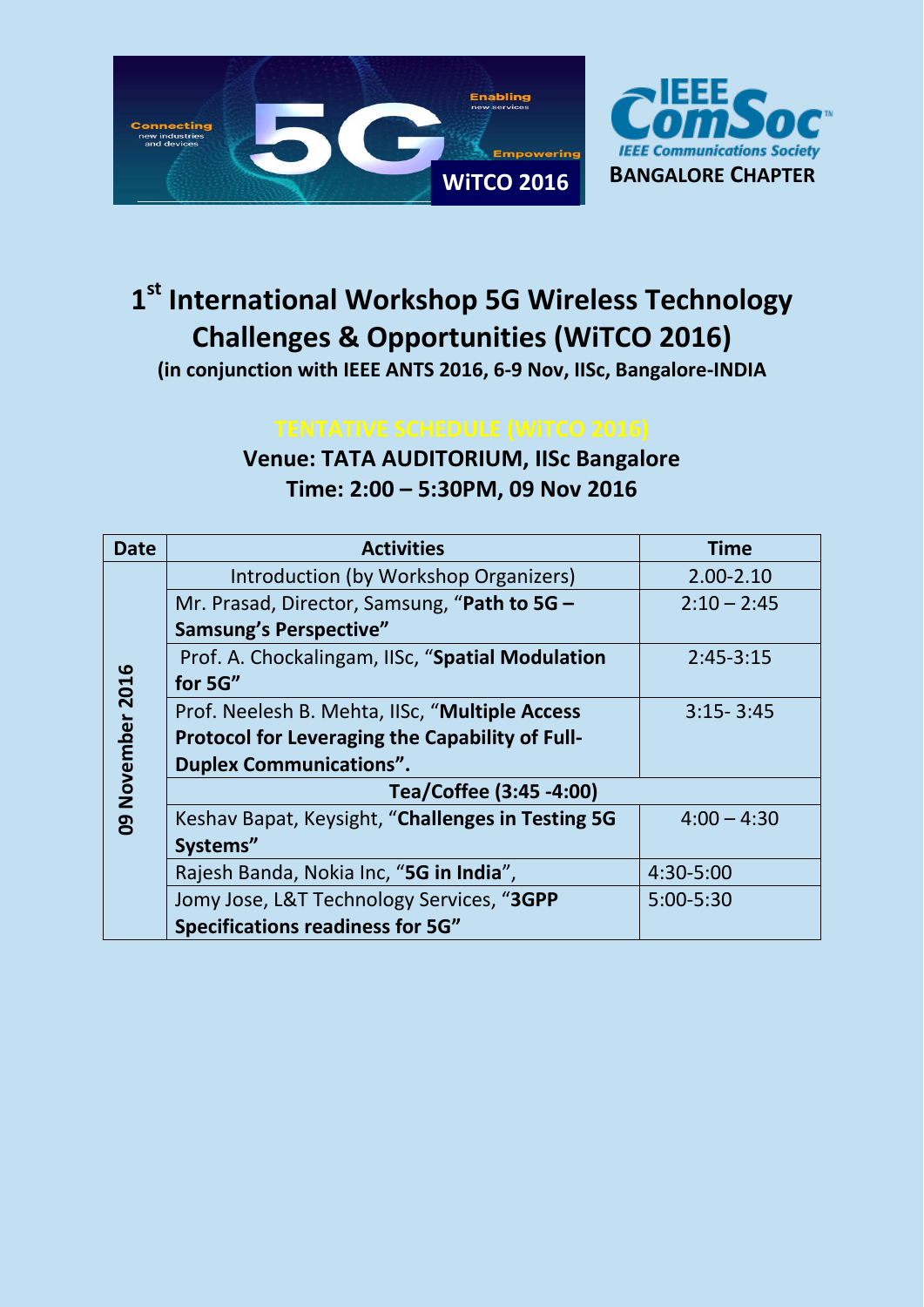



## **Speakers: Mr Prasad VTSV, Director Samsung**



## **Title1: Path to 5G – Samsung's Perspective**

**Abstract**: Revisit the recent technology trends in Cellular Communication especially from 4G and beyond 4G perspective. Then, we would discuss various factors driving the need for 5G. In this context, we go on discussion about key requirements including comparison with 4G and technologies being considered for 5G and recent results from Samsung perspective.

We would also take a look at mmWave frequency bands which are critical to meet the data rates envisioned for 5<sup>th</sup> generation cellular communication standard and the challenges involved in making the mmWave work for cellular communication.

### *Speaker Profile*:

As a Director, Prasad VTSV is leading all Wireless Communication (4G, Beyond 4G, 5G & IMS) R&D efforts in Samsung India R&D, Bangalore. He did his M.Tech in "Telecommunication Systems Engineering" from IIT-Kharagpur and has about 18 years of industry experience in design, development & standardization of wireless technologies. He has built teams and mentored several engineers in these areas. He has filed about 30 patents (including Standards essential patents), have couple of publications and served as a reviewer for IEEE communication magazine articles. Prasad has received numerous awards during his career including the prestigious "Best overseas Samsung R&D employee" from the President of Samsung Electronics & "Best Technical Role Model" award from reputed consulting firm "Zinnov". He has delivered several talks on Wireless Communication technologies in Conferences and Universities.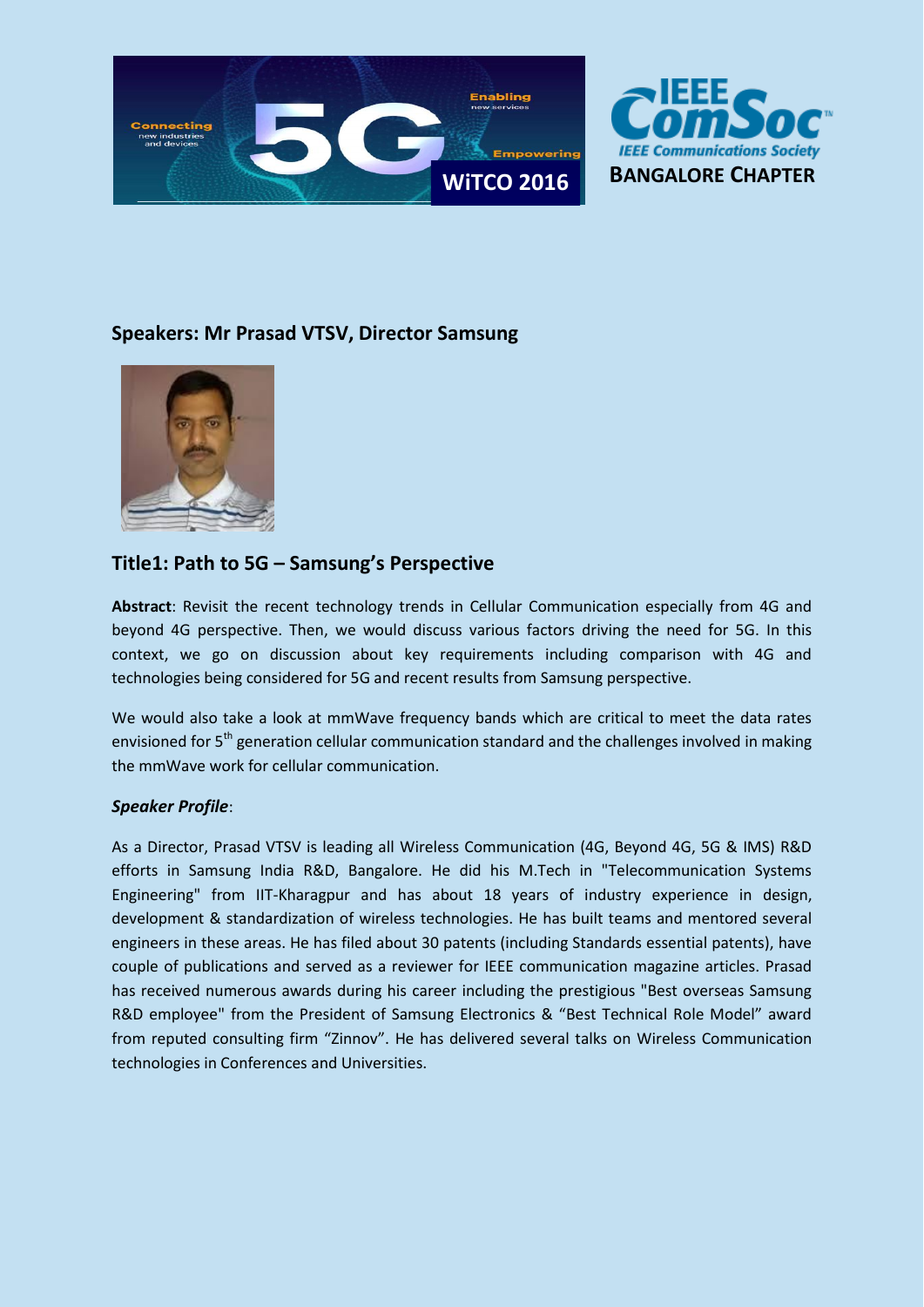



## **Speaker 2: A Chokalingam, Prof IISc Bangalore**



## **Title: Spatial Modulation for 5G**

**Abstract**: One of the key issues in the practical realization of large scale MIMO systems is the need to have a large number of radio frequency (RF) chains, and this can increase the hardware complexity, size and the cost. Spatial modulation techniques can offer an attractive means to reduce the number of transmit RF chains. Spatial modulation uses fewer RF chains than the number of transmit antennas. In spatial modulation, information bits are conveyed through the indices of the active transmit antennas in addition to the information bits conveyed through the conventional modulation symbols like QAM/PSK symbols. This talk will introduce the basic version and some variants of spatial modulation. As an example of the application, the talk will also illustrate how spatial modulation can be beneficially employed in the uplink of a massive MIMO system.

### **Speaker Profile**:

A. Chockalingam received his Ph.D. degree in Electrial Communication Engineering (ECE) from the Indian Institute of Science (IISc), Bangalore, India, in 1993. From 1993 to 1996, he was a postdoctoral fellow and an Assistant Project Scientist at the University of California, San Diego (UCSD), USA. From 1996 to 1998, he worked with Qualcomm, Inc., San Diego, USA as a Staff Engineer/Manager in the Systems Engineering group. He joined IISc as a faculty in the ECE Department in 1998, where he is currently a Professor working in the area of wireless communications and networking.

He served as an Editor of the IEEE TRANSACTIONS ON WIRELESS COMMUNICATIONS, and as an Associate Editor of the IEEE TRANSACTIONS ON VEHICULAR TECHNOLOGY. He also served as a Guest Editor for special issues in IEEE JOURNAL ON SELECTED AREAS IN COMMUNICATIONS and IEEE JOURNAL OF SELECTED TOPICS IN SIGNAL PROCESSING. He is a Fellow of the Indian National Academy of Engineering, the National Academy of Sciences India, and the Indian National Science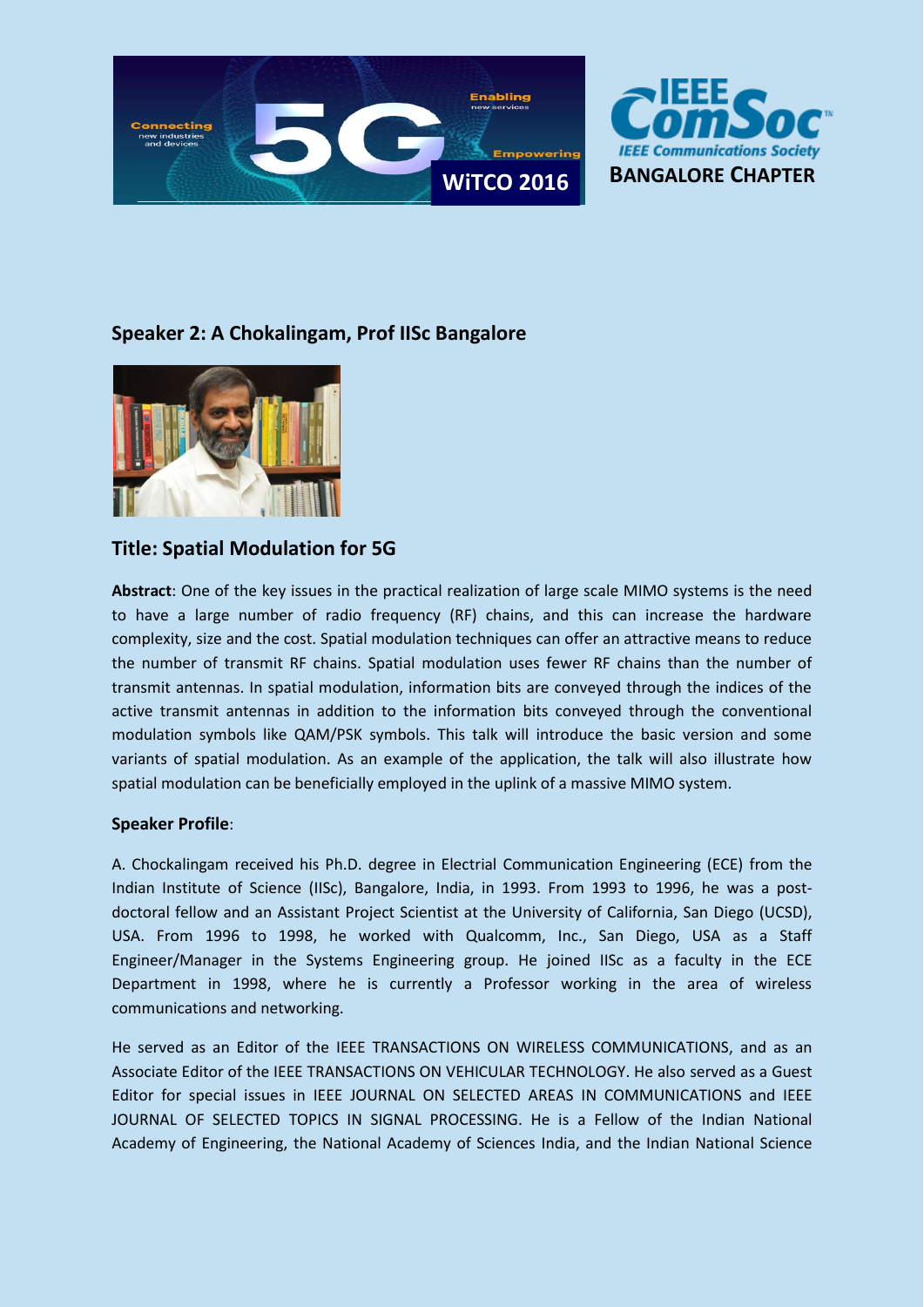



Academy. He is an author of the recent book on LARGE MIMO SYSTEMS published by Cambridge University Press.

## **Speaker 3: Prof Neelesh B Mehta, IISc Bangalore**



## **Title**: **Multiple Access Protocol for Leveraging the Capability of Full-Duplex Communications**.

**Abstract**: In-band full-duplex (FD) wireless communication is a new technique that promises to significantly improve the throughput of wireless local area networks (WLANs) and cellular systems. By using self-interference cancellation, it enables simultaneous transmission and reception on the same frequency band. However, it requires a redesign of the medium access control (MAC) protocols, which have conventionally been designed for half-duplex nodes. We propose a new MAC protocol called asymmetric full-duplex MAC (AFD-MAC), for a practically-motivated model in which the access point (AP) has FD capability, while the other lower-complexity nodes are half-duplex. The protocol is designed to facilitate an efficient coexistence between the full-duplex AP and half-duplex nodes, handle hidden nodes, and also leverage existing MAC mechanisms that have led to the wide spread adoption of the 802.11 standard. We observe that AFD-MAC can improve the saturation throughput by a factor as large as two, even in the asymmetric scenario. The extent of improvement depends on the number of hidden nodes in the system, the asymmetry in the packet lengths transmitted by the AP and the nodes, and the extent by which the self-interference is cancelled by the AP.

## **Speaker Profile**:

Neelesh B. Mehta received his B. Tech degree in Electronics and Communications Engineering from the Indian Institute of Technology (IIT) Madras, in 1996, and M.S. and Ph.D. degrees in Electrical Engineering from the California Institute of Technology, Pasadena, USA, in 1997 and 2001, respectively. He is a Professor in the Department of Electrical Communication Engineering at the Indian Institute of Science (IISc), Bangalore. Prior to joining IISc, he served as a research scientist in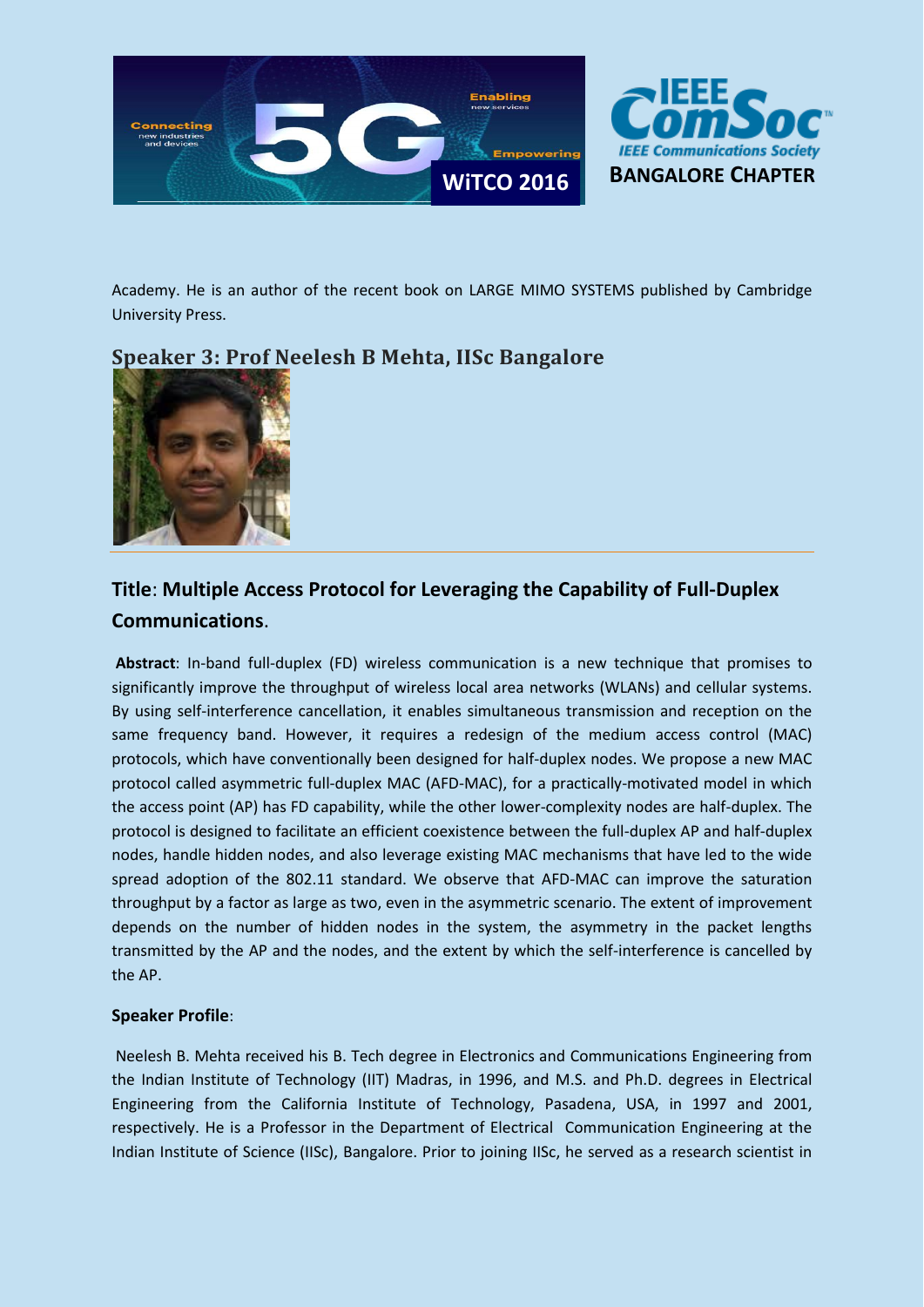



USA from 2001 to 2007 in AT&T Research Labs, Broadcom Corporation, and Mitsubishi Electric Research Labs (MERL).

His research focuses on wireless communications. He has worked on topics related to 3G, 4G, and 5G cellular communication standards, energy harvesting and green wireless sensor networks, cognitive radio, cooperative communications, multi-antenna technologies, and multiple access protocols. He has published 60+ papers in IEEE journals, 3 book chapters, and 70+ conference papers. He is a co-inventor of 30 issued US patents on these topics.

He served on the Board of Governors of the IEEE Communications Society as a Member-at-Large during 2014-15 and as the Director of Conference Publications during 2012-13. He is a Fellow of the Indian National Academy of Engineering (INAE) and the National Academy of Sciences India (NASI). He is a recipient of the Swarnajayanti Fellowship, NASI-Scopus Young Scientist award, and the INAE Young Engineer award. He serves as an editor of the IEEE Transactions on Communications and IEEE Wireless Communication Letters, and as an Executive Editor of the IEEE Transactions on Wireless Communications.



## **Speaker 4: Keshav Bapat: KeySight Technology**

## **Title: Measurement techniques for Testing and validation of 5G Technologies**

Abstract: This talk is about various measurement techniques and performance evaluation for testing and validation of 5G technologies. Some background about the challenges and different options available, will also be considered. In addition, testing equipments from Keysight like companies will be highlighted.

### *Speaker Profile:*

Mr Keshav obtained his B Tech degree in Electronics and Communication engineering in 84 and Post Graduate Diploma in International business Management, International Business in 2003 – 2004 from Helsinki School of Economics.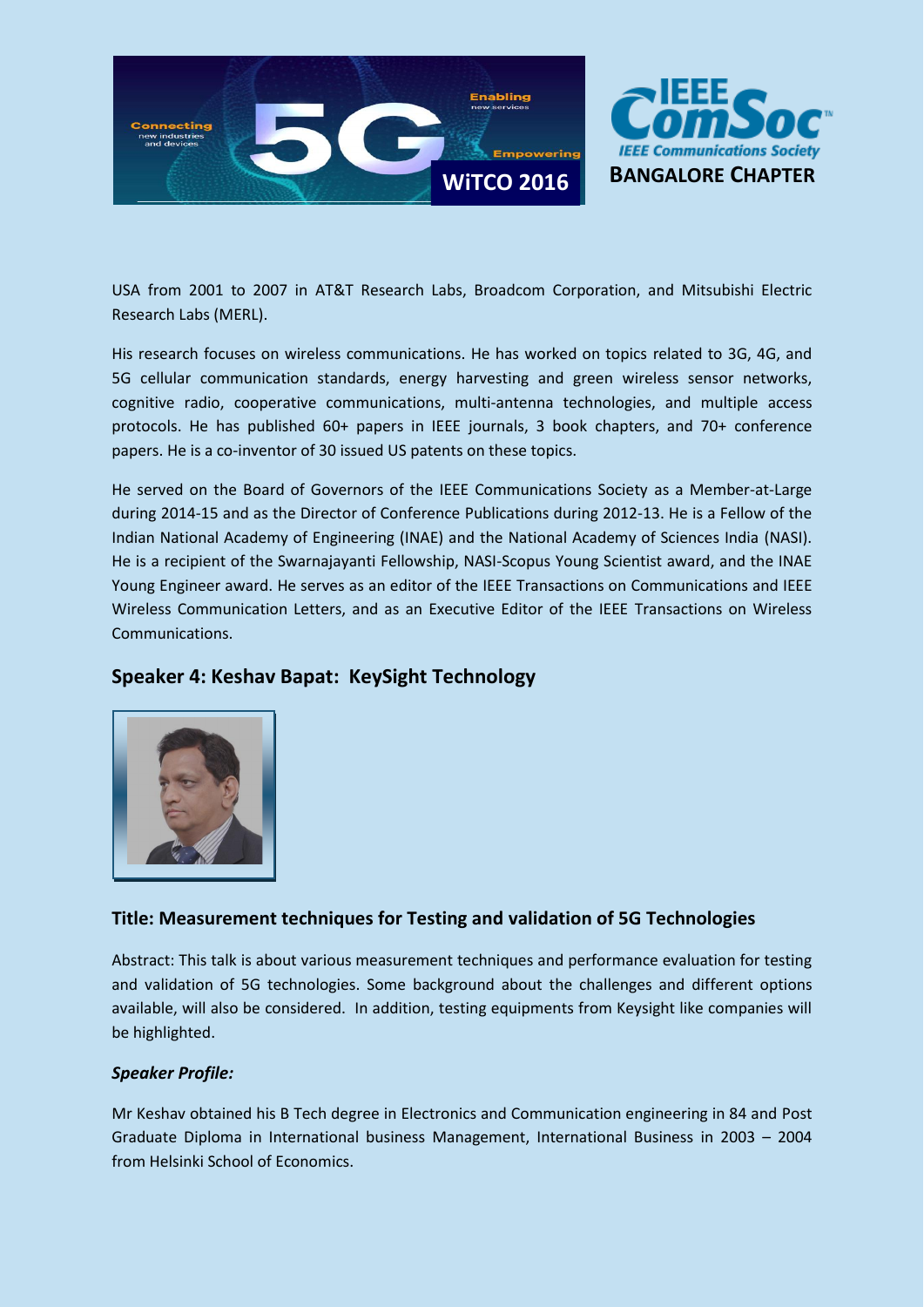



He has worked as general manager with Agilent , Manager application engineering with HP, Senior engineer Bharat Electronics. He has over 20 years of working experience. He is a senior member IEEE and currently hold chair of membership development at IEEE Bangalore section.

## **Speaker 5: Rajesh Banda, Nokia Inc.**

## **Title: 5G in India**

**Abstract:** Overview of the certain problems in India and how 5G Technology can be an enabler to address the same.

## **Speaker Profile:**

Rajesh obtained his B Tech from Bangalore university and M Tech from BITS Pilani. He has over 16 years of industry experience working with Wipro and Nokia. He had worked with Wipro as System Architect until 2007 and then with Nokia.

Rajesh Banda is the Head of 5G Office for Emerging Markets in Nokia. He has many years of experience in Telecommunications and has extensive experience on network technologies, cellular protocols standardization, Systems Engineering and Design.

Rajesh currently focuses on business and product development of 5G technologies. He has worked on radio and core technologies with a system analysis and Go-to-Market strategies.

He has multiple patent filings in wireless communication technologies.

## **Speaker 6: Mr Jomy Jose (L & T Technology Services)**



**Title: 3GPP Specifications readiness for 5G**